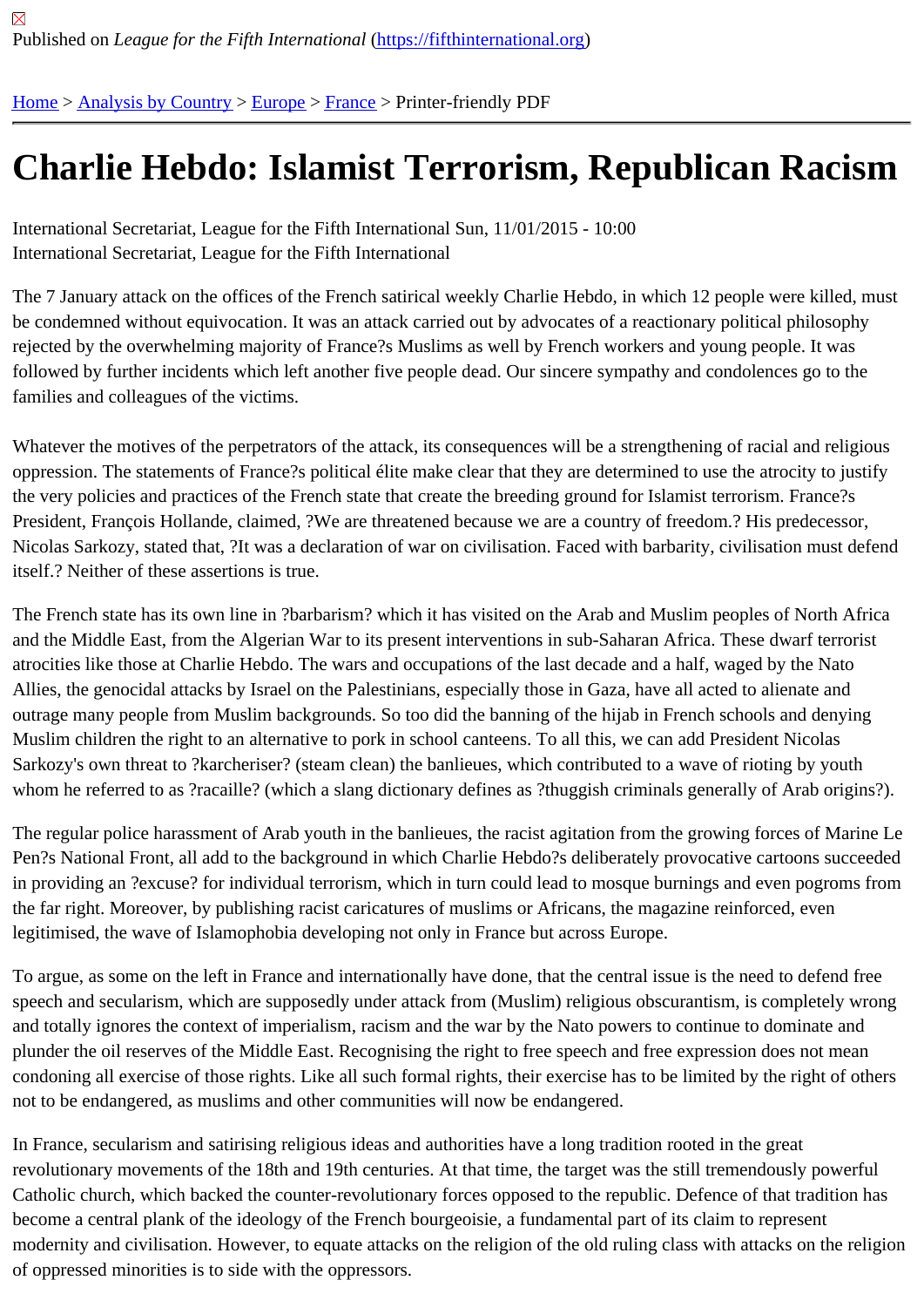## Democratic rights

Socialists defend the principle of a secular state against all attempts to give religion privileges in public life. We defend the freedom to criticise religion as vigorously as we denounce any such criticism which takes on racist overtones. In fact, right across Europe, racists are sidestepping anti-racist laws by claiming they are just criticising Islam as a religion. They are taking up the issues of misogyny and homophobia too as weapons to create a picture of Muslims in general as reactionary and dangerous alien elements. This incitement to Islamophobia, that is, hatred and fear of Muslims, is just as bad as anti-Semitic incitement, of which France has had such bitter experience.

Of course, Charlie Hebdo is not a far right wing or a generally racist magazine, indeed, it has called for banning the Front National and virulently satirised the Le Pens, father and daughter. Its defenders point out that it has also mocked the Pope and other religions including Judaism. But its attacks on Muslims and Islam are in a different class and cannot be regarded as anything other than virulent Islamophobia. These cartoons were not a brave defence of freedom of expression but a cowardly attack on a persecuted and disadvantaged minority.

Whatever its initiators intend, the social media campaign #JeSuisCharlie, which seeks to deluge the web with the magazine?s offensive cartoons, can only have reactionary consequences. Its message is clear, either one declares identity with Charlie Hebdo and asserts the right to publish racist caricatures or one sides with the Islamists who carried out the attack. Not only does this give a boost to the racists but it is very likely to goad some of the victims of Islamophobia to further attacks, thus starting another cycle of atrocities.

We defend both the right to criticise religion and the right to practice it free of discrimination or abuse. These rights give a limited protection to the working class and socially oppressed groups in a society where economic, political and ideological power, the power of the press and the other media, is concentrated in the hands of a ruling class that manipulates religious and ethnic differences to its advantage.

To defend these rights consistently, however, means rejecting the perspectives and the ideology of the French ruling class. In particular, it means rejecting the claim that official French laïcité represents an objective defence of the rights of all citizens. This is a false universalism. By raising secularism to, as it were, a sacred principle, it effectively says that anyone who does not worship it is not really part of French society. Likewise, we reject the fantasy that bourgeois secularism is a bastion of universal enlightenment values and European culture that is now under siege by backward religious reactionaries.

## National unity

Neither secularism nor freedom of religious criticism are seriously under threat in France or anywhere else in Europe. The centrality of secularism to the French state is not challenged by an attack such as that on Charlie Hebdo. Indeed, the nature of that attack reveals very clearly the social and political isolation of its perpetrators. Such terrorism is the weapon of the weak. By contrast, baiting and demonising a national and religious minority in the name of satirical criticism is a cowardly tailing of the dominant ruling class ideology. The laudable past record of journalists satirising the French religious and reactionary right is no mitigation.

The unconditional support for Charlie Hebdo by the media and political establishment makes it perfectly clear that the main task of socialists at the moment is not opposition to self-censorship or defence of the right to criticise religion but opposition to the whole idea of a unity of interests between all citizens of France. This is the real content and purpose of the major forces right across the political spectrum, from the Communist Party to the Front National. The huge rally in Paris on Sunday 11 January, though boycotted by the FN because it was not formally invited, is a celebration of the unity of the nation. Though many muslims or French citizens of Arab origin will doubtless take part, the invitation to Benjamin Netanyahu, the mass murderer of Gaza, is an obscenity.